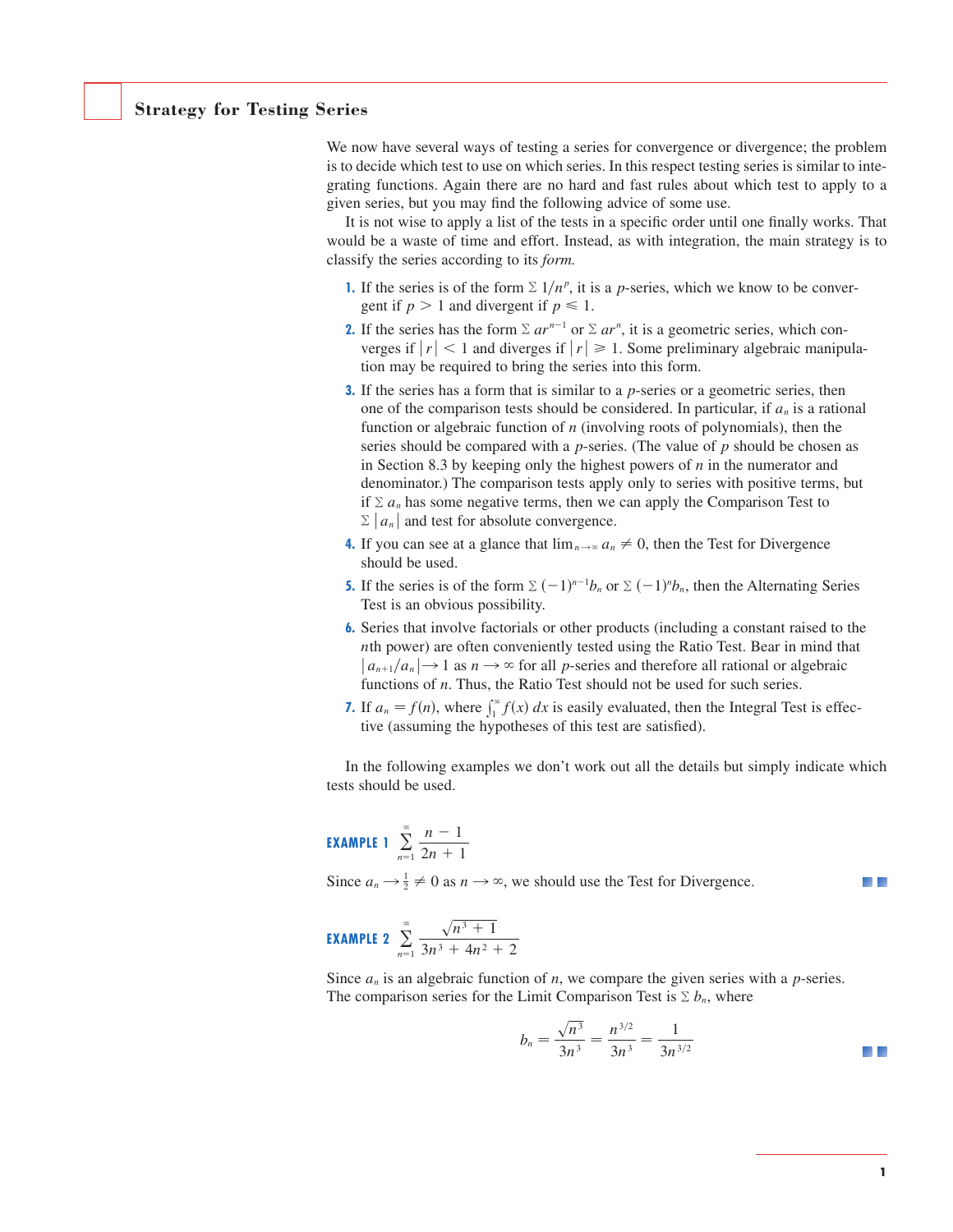**EXAMPLE 3**  $\infty$  $\sum_{n=1}$  *ne*<sup>-n<sup>2</sup></sup>

 $\int_1^\infty xe^{-x^2} dx$ Since the integral  $\int_{1}^{\infty} xe^{-x^2} dx$  is easily evaluated, we use the Integral Test. The Ratio Test a a also works.

 $\blacksquare$ 

a la

**EXAMPLE 4** 
$$
\sum_{n=1}^{\infty} (-1)^n \frac{n^3}{n^4 + 1}
$$

Since the series is alternating, we use the Alternating Series Test.

**EXAMPLE 5** 
$$
\sum_{k=1}^{\infty} \frac{2^k}{k!}
$$

Since the series involves *k*!, we use the Ratio Test.

**EXAMPLE 6** 
$$
\sum_{n=1}^{\infty} \frac{1}{2 + 3^n}
$$

Since the series is closely related to the geometric series  $\sum 1/3^n$ , we use the Comparison Test.  $\mathcal{L}$ 

**Exercises**

| A Click here for answers.                                                        | 5 Click here for solutions.                              | 17. $\sum_{n=1}^{\infty} (-1)^n 2^{1/n}$                      | 18. $\sum_{n=2}^{\infty} \frac{(-1)^{n-1}}{\sqrt{n-1}}$          |
|----------------------------------------------------------------------------------|----------------------------------------------------------|---------------------------------------------------------------|------------------------------------------------------------------|
| <b>1-34</b> Test the series for convergence or divergence.                       |                                                          | 19. $\sum_{n=1}^{\infty} (-1)^n \frac{\ln n}{\sqrt{n}}$       | <b>20.</b> $\sum_{k=1}^{\infty} \frac{k+5}{5^k}$                 |
| 1. $\sum_{n=1}^{\infty} \frac{n^2-1}{n^2+n}$                                     | 2. $\sum_{n=1}^{\infty} \frac{n-1}{n^2+n}$               | <b>21.</b> $\sum_{n=1}^{\infty} \frac{(-2)^{2n}}{n^n}$        | <b>22.</b> $\sum_{n=1}^{\infty} \frac{\sqrt{n^2-1}}{n^3+2n^2+5}$ |
| 3. $\sum_{n=1}^{\infty} \frac{1}{n^2 + n}$                                       | 4. $\sum_{n=1}^{\infty} (-1)^{n-1} \frac{n-1}{n^2+n}$    | <b>23.</b> $\sum_{n=1}^{\infty} \tan(1/n)$                    | <b>24.</b> $\sum_{n=1}^{\infty} \frac{\cos(n/2)}{n^2 + 4n}$      |
| 5. $\sum_{n=1}^{\infty} \frac{(-3)^{n+1}}{2^{3n}}$                               | <b>6.</b> $\sum_{n=1}^{\infty} \frac{1}{n + n \cos^2 n}$ | <b>25.</b> $\sum_{n=1}^{\infty} \frac{n!}{e^{n^2}}$           | <b>26.</b> $\sum_{n=1}^{\infty} \frac{n^2+1}{5^n}$               |
| 7. $\sum_{n=2}^{\infty} \frac{1}{n \sqrt{\ln n}}$                                | <b>8.</b> $\sum_{k=1}^{\infty} \frac{2^k k!}{(k+2)!}$    | <b>27.</b> $\sum_{k=1}^{\infty} \frac{k \ln k}{(k+1)^3}$      | <b>28.</b> $\sum_{n=1}^{\infty} \frac{e^{1/n}}{n^2}$             |
| <b>9.</b> $\sum_{k=1}^{\infty} k^2 e^{-k}$                                       | 10. $\sum_{n=1}^{\infty} n^2 e^{-n^3}$                   | <b>29.</b> $\sum_{n=1}^{\infty} \frac{\tan^{-1}n}{n\sqrt{n}}$ | <b>30.</b> $\sum_{i=1}^{\infty} (-1)^i \frac{\sqrt{j}}{j+5}$     |
| 11. $\sum_{n=2}^{\infty} \frac{(-1)^{n+1}}{n \ln n}$                             | 12. $\sum_{n=1}^{\infty} (-1)^n \frac{n}{n^2 + 25}$      | 31. $\sum_{k=1}^{\infty} \frac{5^k}{3^k + 4^k}$               | <b>32.</b> $\sum_{n=2}^{\infty} \frac{1}{(\ln n)^{\ln n}}$       |
| 13. $\sum_{n=1}^{\infty} \frac{3^n n^2}{n!}$                                     | <b>14.</b> $\sum_{n=1}^{\infty} \sin n$                  | <b>33.</b> $\sum_{n=1}^{\infty} \frac{\sin(1/n)}{\sqrt{n}}$   | <b>34.</b> $\sum_{n=1}^{\infty} (\sqrt[n]{2} - 1)$               |
| 15. $\sum_{n=0}^{\infty} \frac{n!}{2 \cdot 5 \cdot 8 \cdot \cdots \cdot (3n+2)}$ |                                                          |                                                               |                                                                  |
| 16. $\sum_{n=1}^{\infty} \frac{n^2+1}{n^3+1}$                                    |                                                          |                                                               |                                                                  |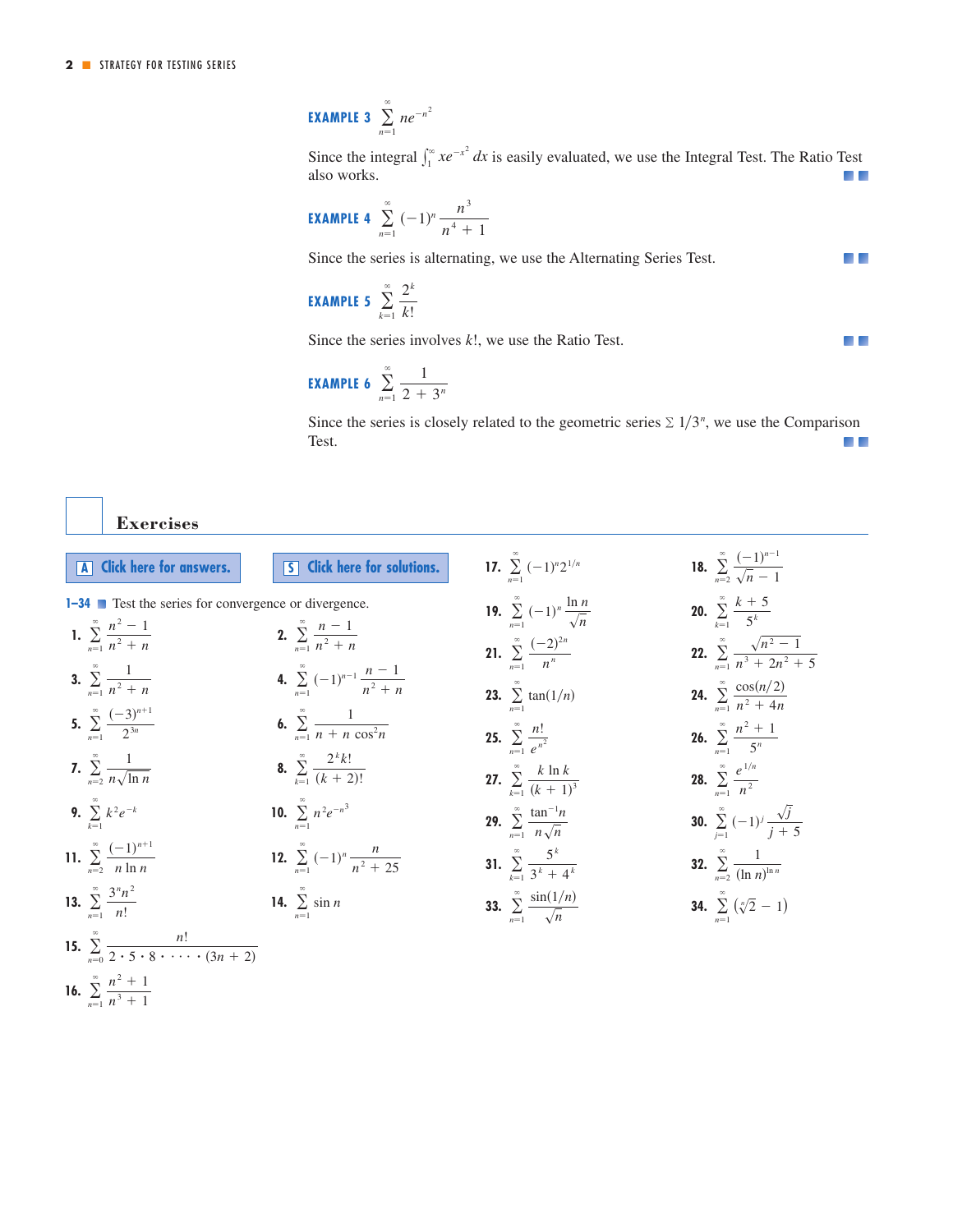<span id="page-2-0"></span>**Answers**

**S [Click here for solutions.](#page-3-0)**

**1.** D **3.** C **5.** C **7.** D **9.** C **11.** C **13.** C **15.** C **17.** D **19.** C **21.** C **23.** D **25.** C **27.** C **29.** C **31.** D **33.** C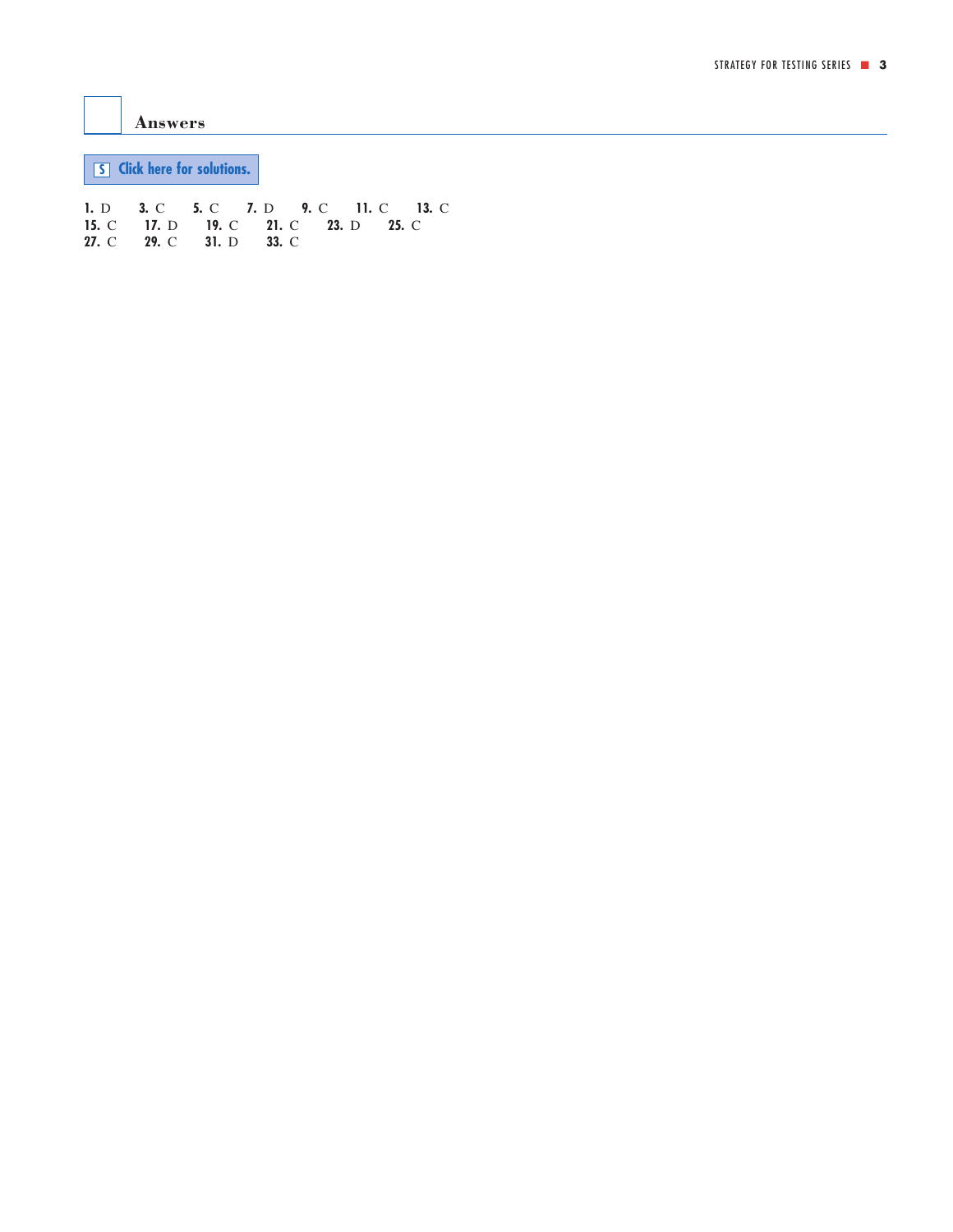## <span id="page-3-0"></span>**Solutions: Strategy for Testing Series**

**1.**  $\lim_{n \to \infty} a_n = \lim_{n \to \infty} \frac{n^2 - 1}{n^2 + 1}$  $\frac{n^2 - 1}{n^2 + 1} = \lim_{n \to \infty} \frac{1 - 1/n^2}{1 + 1/n} = 1 \neq 0$ , so the series  $\sum_{n=1}^{\infty}$  $\frac{n^2-1}{n^2+1}$  diverges by the Test for

Divergence.

- **3.**  $\frac{1}{n^2 + n} < \frac{1}{n^2}$  for all  $n \ge 1$ , so  $\sum_{n=1}^{\infty}$  $n=1$  $\frac{1}{n^2 + n}$  converges by the Comparison Test with  $\sum_{n=1}^{\infty}$  $n=1$  $\frac{1}{n^2}$ , a *p*-series that converges because  $p = 2 > 1$ .
- **5.**  $\lim_{n\to\infty}$ ¯ ¯ ¯ ¯  $a_{n+1}$  $a_n$  $\Bigg| = \lim_{n \to \infty}$ ¯ ¯ ¯ ¯  $\frac{(-3)^{n+2}}{2^{3(n+1)}} \cdot \frac{2^{3n}}{(-3)^{n+1}}$  $\Bigg| = \lim_{n \to \infty}$ ¯ ¯ ¯ ¯  $\frac{-3 \cdot 2^{3n}}{2}$  $2^{3n} \cdot 2^3$  $\left| = \lim_{n \to \infty} \frac{3}{2^3} = \frac{3}{8} < 1$ , so the series
- $\sum_{n=1}^{\infty} \frac{(-3)^{n+1}}{2^{3n}}$  is absolutely convergent by the Ratio Test.  $n=1$
- **7.** Let  $f(x) = \frac{1}{x\sqrt{\ln x}}$ . Then f is positive, continuous, and decreasing on [2, ∞), so we can apply the Integral Test. Since  $\int \frac{1}{x\sqrt{\ln x}} dx \quad \begin{bmatrix} u = \ln x, \\ du = dx/x \end{bmatrix} = \int u^{-1/2} du = 2u^{1/2} + C = 2\sqrt{\ln x} + C$ , we find  $\int_0^\infty$ 2  $dx$  $\frac{dx}{x\sqrt{\ln x}} = \lim_{t\to\infty} \int_2^t$  $dx$  $\frac{dx}{x\sqrt{\ln x}} = \lim_{t\to\infty} \left[2\sqrt{\ln x}\right]_2^t$  $\sum_{i=2}^{t} = \lim_{t \to \infty} \left( 2\sqrt{\ln t} - 2\sqrt{\ln 2} \right) = \infty$ . Since the integral diverges, the given series  $\sum_{n=1}^{\infty}$  $n=2$ 1  $\frac{1}{n\sqrt{\ln n}}$  diverges.
- **9.**  $\sum_{k=1}^{\infty} k^2 e^{-k} = \sum_{k=1}^{\infty} \frac{k^2}{e^k}$ . Using the Ratio Test, we get  $k=1$  $k=1$  $\lim_{k\to\infty}$ ¯ ¯ ¯ ¯  $a_{k+1}$  $a_k$  $\Big| = \lim_{k \to \infty}$ ¯ ¯ ¯ ¯  $\frac{(k+1)^2}{e^{k+1}} \cdot \frac{e^k}{k^2}$  $\bigg| = \lim_{k \to \infty} \Bigg[ \bigg( \frac{k+1}{k} \bigg.$  $\bigg)^2 \cdot \frac{1}{e}$ 1  $= 1^2 \cdot \frac{1}{e} = \frac{1}{e} < 1$ , so the series converges.
- **11.**  $b_n = \frac{1}{n \ln n} > 0$  for  $n \ge 2$ ,  $\{b_n\}$  is decreasing, and  $\lim_{n \to \infty} b_n = 0$ , so the given series  $\sum_{n=2}^{\infty}$  $n=2$  $\frac{(-1)^{n+1}}{n \ln n}$  converges by the Alternating Series Test.
- **13.**  $\lim_{n\to\infty}$  $\begin{array}{|c|c|} \hline \multicolumn{1}{|c|}{3} & \multicolumn{1}{|c|}{4} \multicolumn{1}{|c|}{5} \multicolumn{1}{|c|}{6} \multicolumn{1}{|c|}{5} \multicolumn{1}{|c|}{6} \multicolumn{1}{|c|}{6} \multicolumn{1}{|c|}{6} \multicolumn{1}{|c|}{6} \multicolumn{1}{|c|}{6} \multicolumn{1}{|c|}{6} \multicolumn{1}{|c|}{6} \multicolumn{1}{|c|}{6} \multicolumn{1}{|c|}{6} \multicolumn{1}{|c|}{6} \multicolumn{1}{|c|$  $a_{n+1}$  $a_n$  $\Bigg| = \lim_{n \to \infty}$  $\begin{array}{|c|c|} \hline \multicolumn{1}{|c|}{3} & \multicolumn{1}{|c|}{4} \multicolumn{1}{|c|}{5} \multicolumn{1}{|c|}{6} \multicolumn{1}{|c|}{5} \multicolumn{1}{|c|}{6} \multicolumn{1}{|c|}{6} \multicolumn{1}{|c|}{5} \multicolumn{1}{|c|}{6} \multicolumn{1}{|c|}{5} \multicolumn{1}{|c|}{6} \multicolumn{1}{|c|}{5} \multicolumn{1}{|c|}{6} \multicolumn{1}{|c|}{5} \multicolumn{1}{|c|}{6} \multicolumn{1}{|c|$  $\frac{3^{n+1}(n+1)^2}{(n+1)!} \cdot \frac{n!}{3^n n^2}$  $=$   $\lim_{n \to \infty} \frac{3(n+1)^2}{(n+1)n^2}$  $(n+1)n^2$  $\left] = 3 \lim_{n \to \infty} \frac{n+1}{n^2} = 0 < 1$ , so the series  $\sum_{n=1}^{\infty} \frac{3^n n^2}{n!}$  converges by the Ratio Test.  $n=1$
- **15.**  $\lim_{n\to\infty}$ ¯ ¯ ¯ ¯  $a_{n+1}$  $a_n$  $\Big|\!=\lim_{n\to\infty}$ ¯ ¯ ¯ ¯  $(n + 1)!$  $\overline{2\cdot 5\cdot 8\cdot \cdots \cdot (3n+2)[3(n+1)+2]}$  $2 \cdot 5 \cdot 8 \cdot \cdots \cdot (3n+2)$ n!  $\begin{array}{|c|c|} \hline \multicolumn{1}{|c|}{|} \multicolumn{1}{|c|}{|} \multicolumn{1}{|c|}{|} \multicolumn{1}{|c|}{|} \multicolumn{1}{|c|}{|} \multicolumn{1}{|c|}{|} \multicolumn{1}{|c|}{|} \multicolumn{1}{|c|}{|} \multicolumn{1}{|c|}{|} \multicolumn{1}{|c|}{|} \multicolumn{1}{|c|}{|} \multicolumn{1}{|c|}{|} \multicolumn{1}{|c|}{|} \multicolumn{1}{|c|}{|} \multicolumn{1}{|c|}{|} \multicolumn{1}{|c|}{$  $=\lim_{n\to\infty}\frac{n+1}{3n+5}=\frac{1}{3}<1$ so the series  $\sum_{n=1}^{\infty}$  $n=0$  $\frac{n!}{2 \cdot 5 \cdot 8 \cdot \dots \cdot (3n+2)}$  converges by the Ratio Test.
- **17.**  $\lim_{n \to \infty} 2^{1/n} = 2^0 = 1$ , so  $\lim_{n \to \infty} (-1)^n 2^{1/n}$  does not exist and the series  $\sum_{n=1}^{\infty} (-1)^n 2^{1/n}$  diverges by the Test for Divergence.